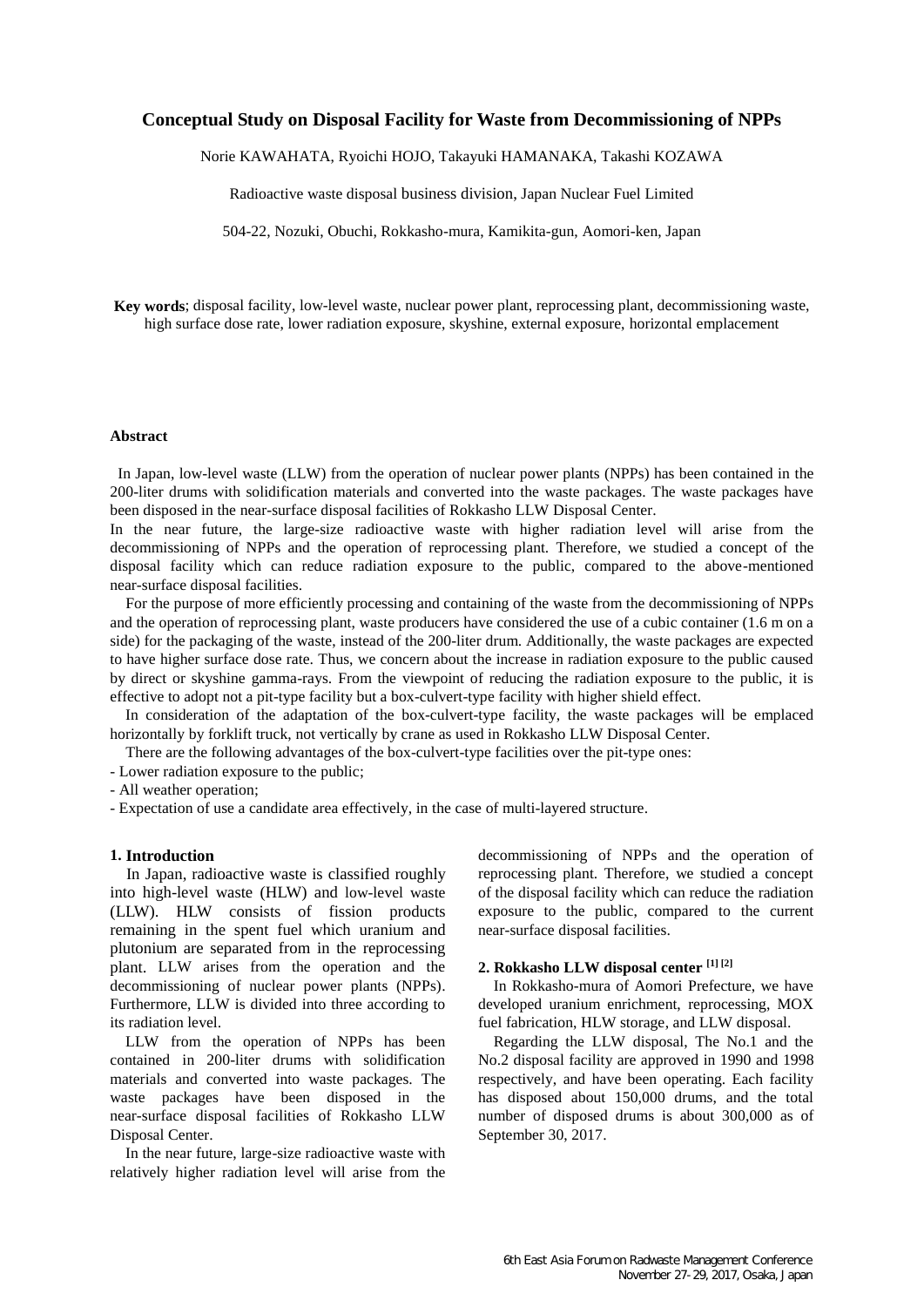Each facility was certified to dispose  $40,000\,\text{m}^3$  (equivalent to  $200,000$  of the 200-liter drums) of LLW.

At present, only LLW from the operation of NPPs is disposed in Rokkasho LLW Disposal Center. Radioactive waste arising from the decommissioning of NPPs and the operation/decommissioning of the nuclear fuel cycle facilities is planned to dispose.

In the future, some  $600,000m<sup>3</sup>$  (equivalent to 3,000,000 of the 200-liter drums) of LLW are expected to be disposed at this site.

### **3. Low-level radioactive waste [3]**

The classification of radioactive waste in Japan is shown in Table.1. Liquid LLW and solid LLW are produced by the operation of NPPs. Radioactive waste with relatively low radiation level of these is disposed in a pit-type facility.

In Rokkasho LLW Disposal Center, liquid LLW and solid LLW are disposed in the No.1 and No.2 disposal facility respectively.

| Tab.1 Classification of radioactive waste in Japan |  |
|----------------------------------------------------|--|
|----------------------------------------------------|--|

| Classification of waste    |               | Example of waste | Source                   |                      |  |
|----------------------------|---------------|------------------|--------------------------|----------------------|--|
| High-level waste (HLW)     |               | Vitrified waste  | Reprocessing plant       |                      |  |
| Low-level                  | NPPs          | relatively       | Control rod              | Nuclear power        |  |
| waste                      | waste         | higher-level     | Core internal            | Plants (NPPs)        |  |
| (LLW)                      |               | waste            | structure                |                      |  |
|                            |               | relatively       | Liquid waste,            |                      |  |
|                            |               | lower-level      | Spent resin,             |                      |  |
|                            |               | waste            | Filter                   |                      |  |
|                            |               | extremely        | Concrete,                |                      |  |
|                            |               | low-level        | Metal                    |                      |  |
|                            |               | waste            |                          |                      |  |
|                            | TRU waste     |                  | Parts of fuel rod.       | Reprocessing plant,  |  |
|                            |               |                  | Liquid waste,            | MOX fuel fabrication |  |
|                            | Uranium waste |                  | Filter                   | plant                |  |
|                            |               |                  | Consumable               | Uranium enrichment   |  |
|                            |               |                  | material                 | plant                |  |
|                            |               |                  | Slag                     |                      |  |
|                            |               |                  |                          |                      |  |
| lower waste than clearance |               |                  | Decommissioning<br>waste | above all            |  |

Liquid LLW includes condensed liquid waste and spent resin, which are mixed with cement, asphalt or plastic. They are then poured into the drums for solidification. Solid LLW includes metals, plastics, insulation and filters. They are classified, and cut/condensed, after which they are stored in the drums and solidified with mortar. The procedures and the cross-section images of each solidification are shown in Tab.2.

The waste shown in Tab.2 arises from the operation of NPPs. The waste from the decommissioning of NPPs and the

operation/decommissioning of nuclear fuel cycle facilities is excepted in Tab.2.

Tab.2 Outline of waste packages



These excepted wastes are planned to dispose in the future. Particularly, the decommissioning waste will be preferentially disposed because some NPPs are on decommissioning stage.

The specifications of the decommissioning waste packages currently expected differ from the operational waste package currently disposed in the type of package, weight and surface dose. The cubic container is considered as the decommissioning waste package to contain the large size waste (e.g.: dismantled equipment, building) and its size is 1.6m  $\times$ 1.6m $\times$ 1.6m with a maximum weight of 20 tons. In addition, maximum surface dose of decommissioning waste package is designed to be 20 mSv/h.

In order to dispose the decommissioning waste, we need to take account of these two points: size and surface dose.

## **4. Concept of new facility for decommissioning wastes**

Regarding the surface dose of the decommissioning waste stated in section 3, there would be a concern about the increase in radiation exposure to the public caused by direct or skyshine gamma-rays from the top of disposal facilities during the emplacement work in the current pit-type facility as the No.1 and No.2 disposal facilities. (Fig.1)

Thus, it is necessary to consider about the reduction of exposure from the disposal facility.

Direct or skyshine gamma-rays affect the highest radiation exposure to the public during the operating period of No.1 and No.2 disposal facilities because the radiation exposure increases during the emplacement work of waste packages without a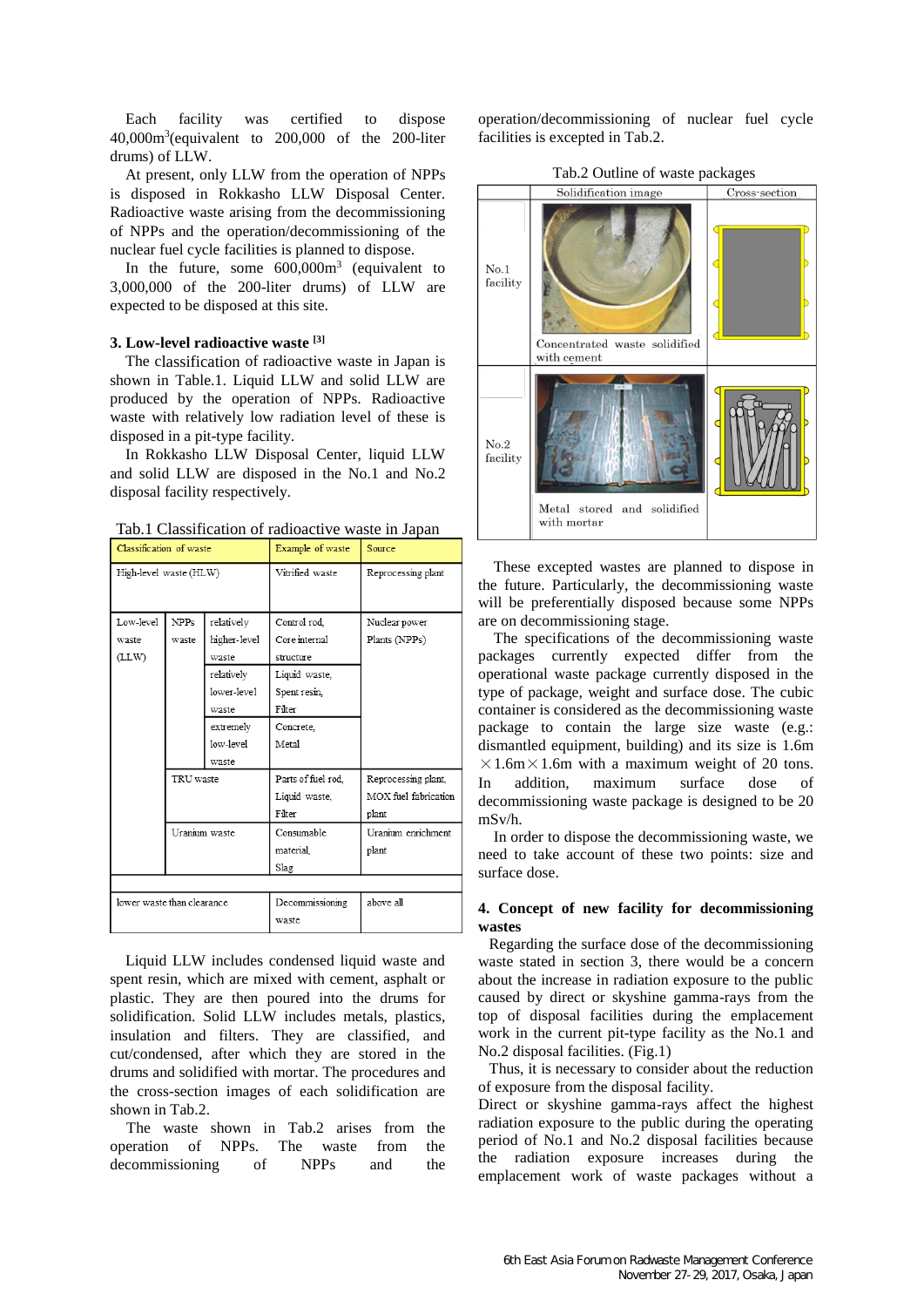shield-lid. Therefore, new facility design must be considered to reduce the radiation exposure during the emplacement work.

As shown in Fig.2, for the reduction of the radiation exposure, we considered to make a pit opening on the opposite side from the evaluation point. Radiation from the top of the disposal facility scatters in hemispherical space above the disposal facility, but the scattering of radiation from the side of the disposal facility is predicted to decrease due to the limitation of the scattering space and angle. This will lead to reduction of a skyshine exposure. Consequently, we decided to study on the box-culvert-type facility as a new concept over the current pit-type facility.



Fig.1 Emplacement process of waste packages



Fig.2 Image of Box-culvert-type facility

The operation process of the box-culvert-type facility is considered to use a forklift to emplace waste packages, because the emplacement machine is needed to enter from the side. The forklift is widely used for the container movement in the general industry, so it is also considered to be suitable for the cubic container for the decommissioning waste. (Fig. 3)



Fig.3 Image of emplacement process

The box-culvert-type facility is regarded as one of the promising design. There are the following advantages of the box-culvert-type facilities.

First, the radiation exposure to the public can be reduced as described above.

Second, it is effective to prevent the entry of rainwater. The waterproof of the disposal facility is required to reduce nuclide migration from the disposal facility. In the current facility, we set the temporary shield-lid of the steel or concrete, and cover the facility by the waterproof sheet. On the other hand, install of roof in the proposed facility is expected that rainwater more hardly enter the facility during the operation.

Third, it is enable to establish the multi-layered facility, because the box-culvert facility has an opening on the side, and waste packages are emplaced by forklift from the side of the facility. When the waste packages are emplaced from the top of the multi-layered facility by crane, it is necessary to consider the influence of the damage of the falling waste packages. However, when the waste packages are emplaced from the side of the facility, the influence of the damage of the falling the waste packages is less. Therefore, it is unnecessary to strengthen the measure to prevent falling the waste packages. In addition, a multi-layered facility will lead to the effective use of site area, because of the increase of the amount of disposal waste per unit area. (Fig.4)



Fig.4 Image of disposal facilities of current design and multi-layered

While there are the above-mentioned merits, there are also the challenges about the box-culvert-type facility.

First challenge is the method of the backfill by mortar after the emplacement of waste packages. Since there is no partition wall, temporary mobile formwork is necessary to gradually fill with mortar in the box-culvert-type facility. Several methods are proposed, but we should study and realize the most rational way considering both of the merits and demerits.